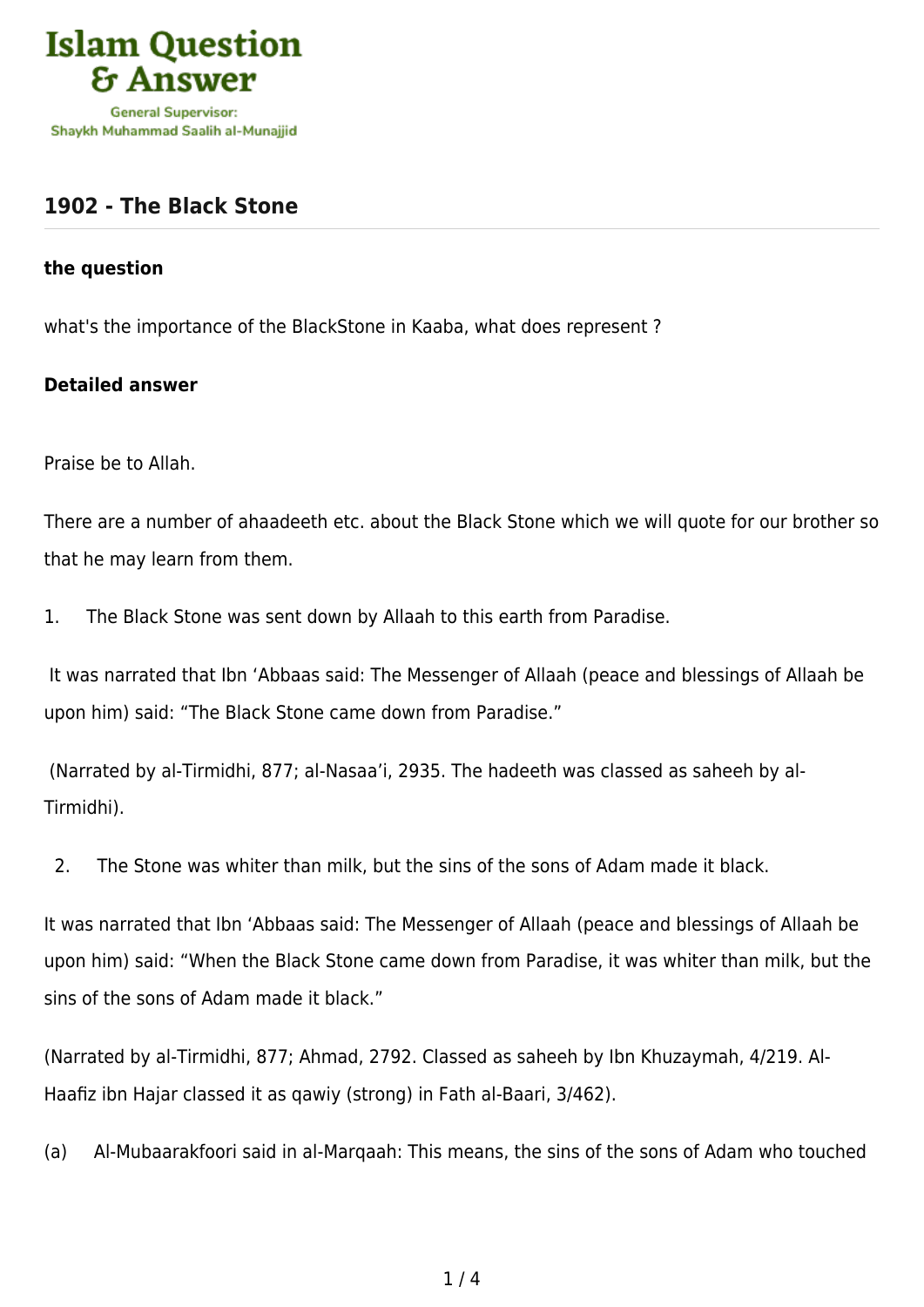

the stone, caused it to turn black. The hadeeth should be taken at face value, because there is no reason not to, either narrated in a report or by virtue of common sense.

(Tuhfat al-Ahwadhi, 3/525)

(b) Al-Haafiz ibn Hajar said: Some heretics tried to criticize this hadeeth by saying: How come the sins of the mushrikeen turned it black and the worship of the people of Tawheed did not make it white?

I answer by quoting what Ibn Qutaybah said: If Allaah had willed, that would have happened. But Allaah has caused it to be the case that black usually changes other colours and its not itself changed, which is the opposite to what happens with white.

(c) Al-Muhibb al-Tabari said: The fact that it is black is a lesson for those who have insight. If sins can have this effect on an inanimate rock, then the effect they have on the heart is greater.

See Fath al-Baari, 3/463

 3. The Black Stone will come forth on the Day of Resurrection and will testify in favour of those who touched it in truth.

 It was narrated that Ibn 'Abbaas said: The Messenger of Allaah (peace and blessings of Allaah be upon him) said concerning the Stone: "By Allaah, Allaah will bring it forth on the Day of Resurrection, and it will have two eyes with which it will see and a tongue with which it will speak, and it will testify in favour of those who touched it in sincerity."

Narrated by al-Tirmidhi, 961; Ibn Maajah, 2944

 This hadeeth was classed as hasan by al-Tirmidhi, and as qawiy by al-Haafiz ibn Hajar in Fath al-Baari, 3/462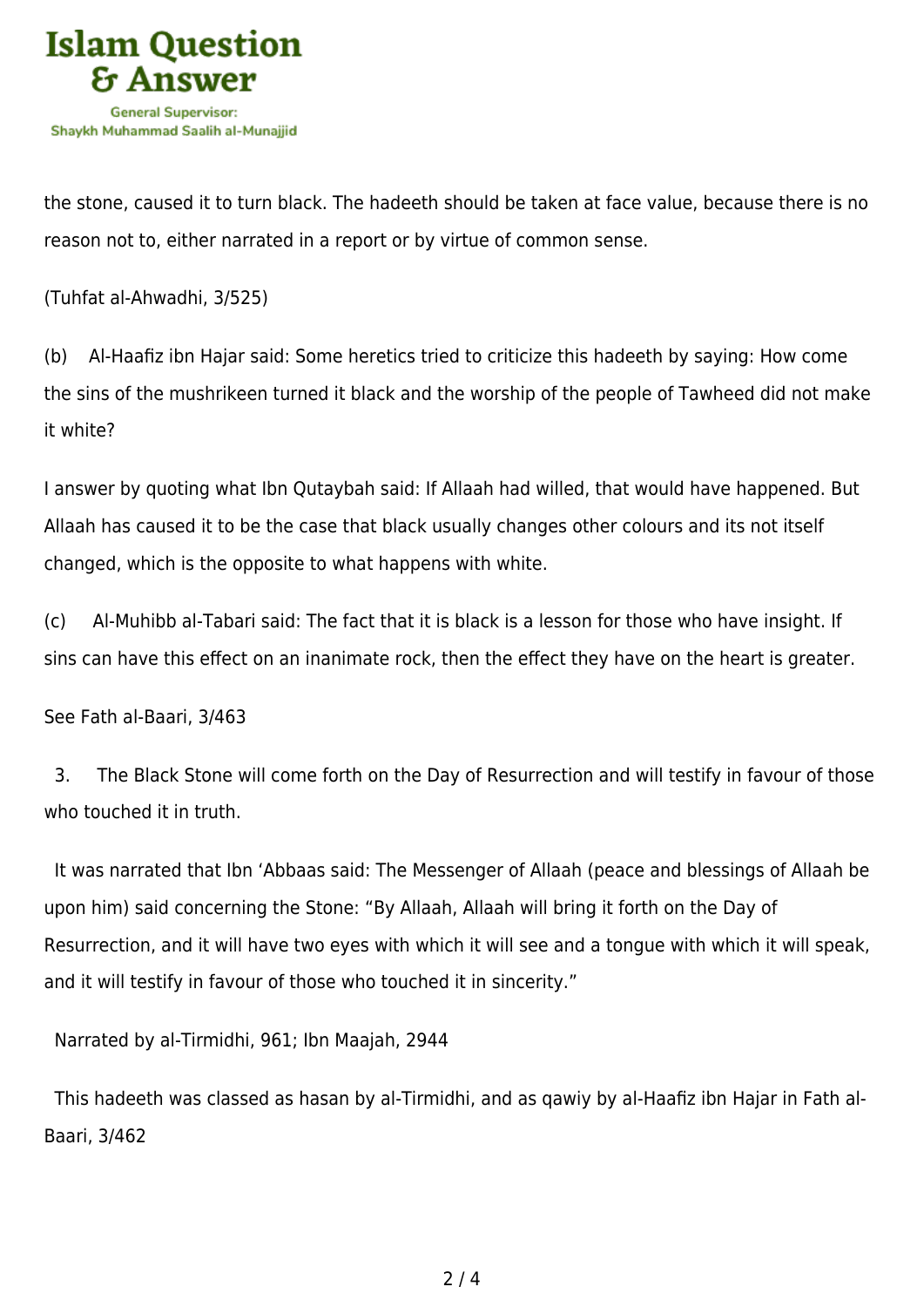

 (4) Touching, kissing or pointing to the Black Stone – this is the first thing to be done when starting Tawaaf, whether it is for Hajj or 'Umrah, or voluntary Tawaaf.

It was narrated from Jaabir ibn 'Abd-Allaah (may Allaah be pleased with him) that when the Messenger of Allaah (peace and blessings of Allaah be upon him) came to Makkaah, he came to the Black Stone and touched it, then he walked to the right of it and ran three times and walked four times [around the Ka'bah].

(narrated by Muslim, 1218).

(5) The Prophet (peace and blessings of Allaah be upon him) kissed the Black Stone, and his ummah followed his lead in doing so.

 It was narrated that 'Umar (may Allaah be pleased with him) came to the Black Stone and kissed it, then he said: "I know that you are only a stone which can neither bring benefit nor cause harm. Were it not that I had seen the Prophet (peace and blessings of Allaah be upon him) kiss you, I would not have kissed you."

(Narrated by al-Bukhaari, 1520; Muslim, 1720)

 (6) If a person is unable to kiss the Stone, he should touch it with his hand or something else, then he can kiss the thing with which he touched it.

(a) It was narrated that Naafi' said: I saw Ibn 'Umar touch the Stone with his hand then he kissed his hand. I said, I have never ceased to do this since I saw the Messenger of Allaah (peace and blessings of Allaah be upon him) do it.

(Narrated by Muslim, 1268)

(b) It was narrated that Abu Tufayl (may Allaah be pleased with him) said: I saw the Messenger of Allaah (peace and blessings of Allaah be upon him) performing Tawaaf around the House,